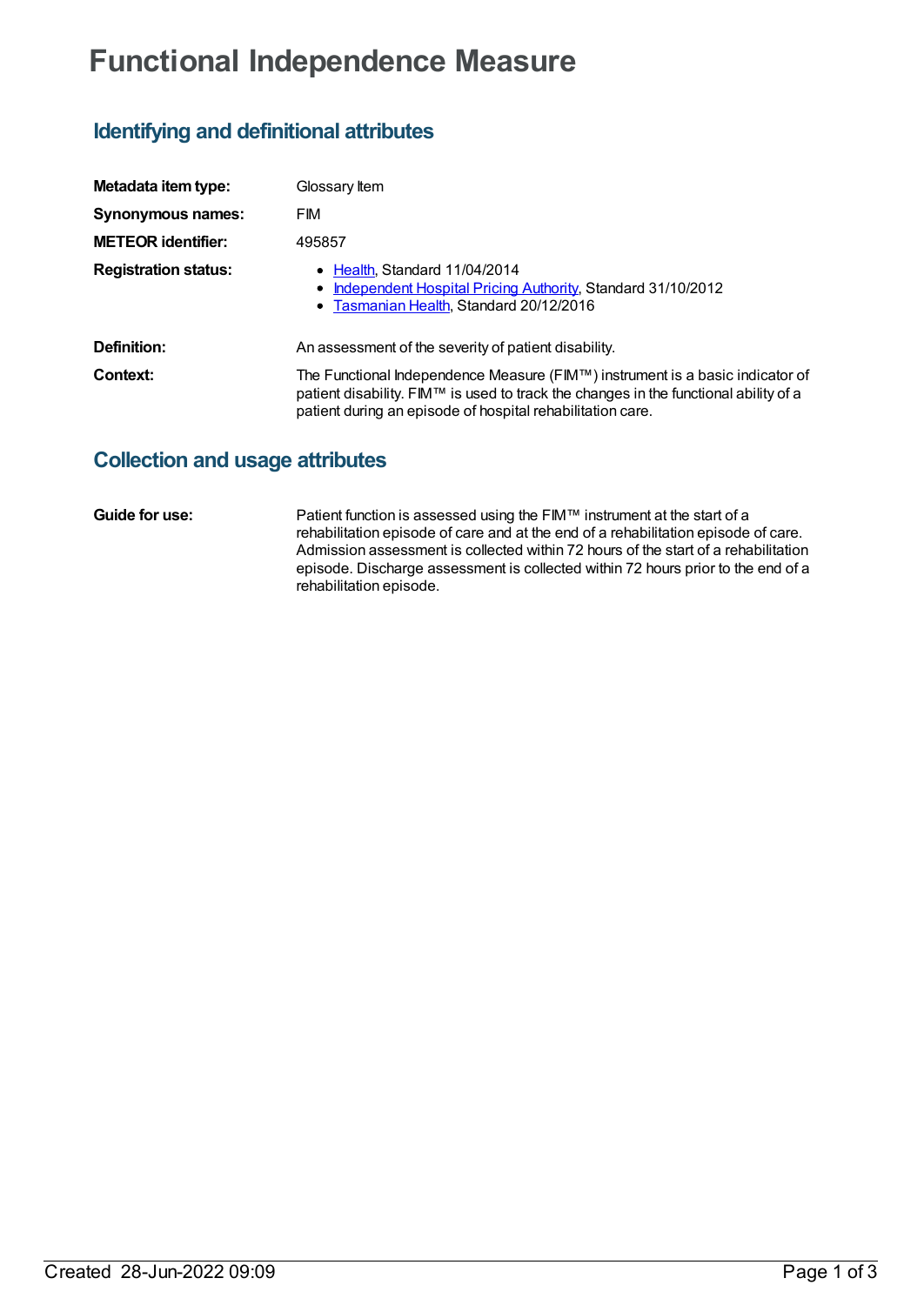The motor subscale includes:

- Eating
- Grooming
- Bathing
- Dressing, upper body
- Dressing, lower body
- Toileting
- Bladder management
- Bowel management
- Transfers bed/chair/wheelchair
- Transfers toilet
- Transfers bath/shower
- Walk/wheelchair
- Stairs

The cognition subscale includes:

- Comprehension
- Expression
- Social interaction
- Problem solving
- Memory

Each item is scored on a 7 point ordinal scale, ranging from a score of 1 to a score of 7. The higher the score, the more independent the patient is in performing the task associated with that item.

- 1 Total assistance with helper
- 2 Maximal assistance with helper
- 3 Moderate assistance with helper
- 4 Minimal assistance with helper
- 5 Supervision or setup with helper
- 6 Modified independence with no helper
- 7 Complete independence with no helper

The total score for the FIM motor subscale (the sum of the individual motor subscale items) will be a value between 13 and 91.

The total score for the FIM cognition subscale (the sum of the individual cognition subscale items) will be a value between 5 and 35.

The total score for the FIM instrument (the sum of the motor and cognition subscale scores) will be a value between 18 and 126.

#### **Source and reference attributes**

| <b>Submitting organisation:</b> | Independent Hospital Pricing Authority                                                                                                                                                     |
|---------------------------------|--------------------------------------------------------------------------------------------------------------------------------------------------------------------------------------------|
| Origin:                         | FIM™ is a trademark of the Uniform Data System for Medical Rehabilitation, a<br>division of UB Foundation Activities Incorporated.                                                         |
|                                 | Australasian Rehabilitation Outcomes Centre holds the territory license for the use<br>of the FIM™ instrument in Australia.                                                                |
| <b>Reference documents:</b>     | Uniform Data System for Medical Rehabilitation 2009. The FIM System® Clinical<br>Guide, Version 5.2. Buffalo: UDSMR.                                                                       |
|                                 | Australasian Rehabilitation Outcomes Centre, University of Wollongong 2012.<br>What is the FIM™ Instrument? Viewed 19 September 2012,<br>http://ahsri.uow.edu.au/aroc/whatisfim/index.html |